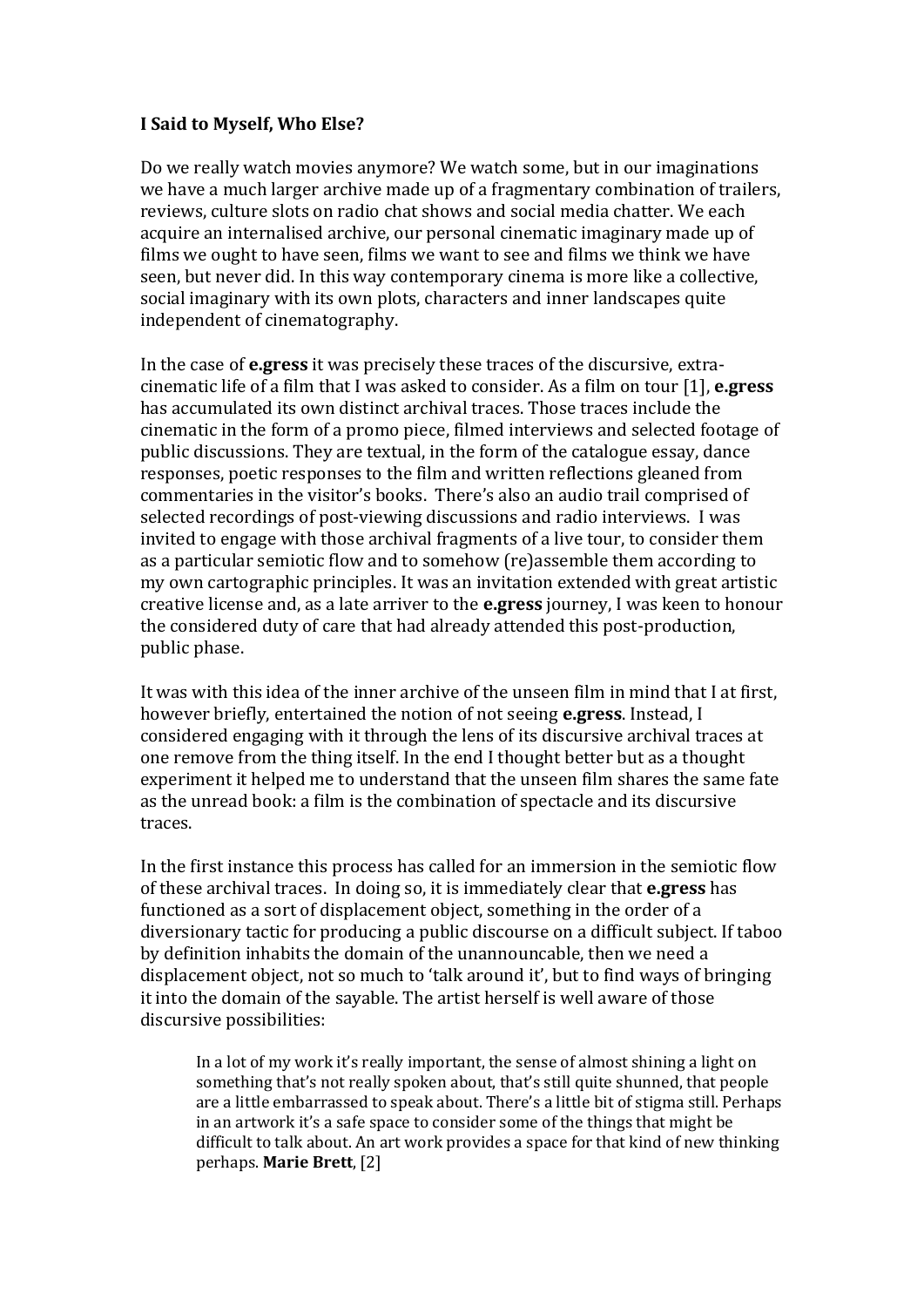What have I encountered? Without getting lost in any forensic treatment, for those of us with some flying time in social practice there are many familiar lines of critical egress and some surprises. It is in any case a rich semiotic pond to draw from with a diversity of perspectives which cumulatively bear witness to a forensic duty of care to the public phase of the project.

It has been a tour as a series of detours. Certain strands can be anticipated. There is of course an exploration of ethics of encounter. The role of the gatekeepers is considered: I mean this in a positive sense. They are vital in both their generosity and their caution, skillfully mediating the encounter between artists, the carers, the families and the cared for. On establishing those relations of trust the artist is refreshingly candid:

The staff were amazing and really supportive. Amazingly several families did open their door to us. I think they trusted us and they got a sense of our integrity, if I'm honest, matched with the staff's trust ..... Marie Brett, [3]

There are questions of representation, a move from the more biographic turn of earlier work towards a more opaque, opened treatment. The aesthetic dimension is considered in tandem with the function of art as the discursive device, a tool for thinking. The affective domain is explored both at the level of the reception of the artwork and at the level of the lived experience of families and carers.

As an artwork **e.gress** has gathered these fragmented traces of a temporary discursive community, this data set. I will not attempt any formal sociological analysis here that would ascribe to each thematic line its proper weight according to the procedures of qualitative review. Instead, I will swerve from that hermeneutic mountain to consider the unconscious of **e.gress**, or at least the subterranean ground through which it has established its symbolic force. In short, I will try to speak to the ground of memory, self and identity.

Through my immersion in the discursive stream of **e.gress** I have come to understand it as a conjectural rather than an instructional proposition. In that conjectural mode, it raises some universal questions about self and ontology selfhood. In its ambition to evoke the phenomenology of clinical forgetting it seems to question the very notion of a stable, coherent and continuous self.

The filmic treatment immediately challenges the clinical gaze that might reduce human becoming to the domain of pathology. The notion of a more ancient, universal self is introduced explicitly by one of the contributors to a postscreening discussion, albeit to rescue the idea of an essence:

We have our own rules for how we should be. They're pertaining to now. They were very different 500 years ago or 1000 years before that again. I always think in those spaces you actually start to see just the essence, the essential self, that actually is immortal. It's the piece that has always been and I think you get a little hint. **Maria Mulligan** [4]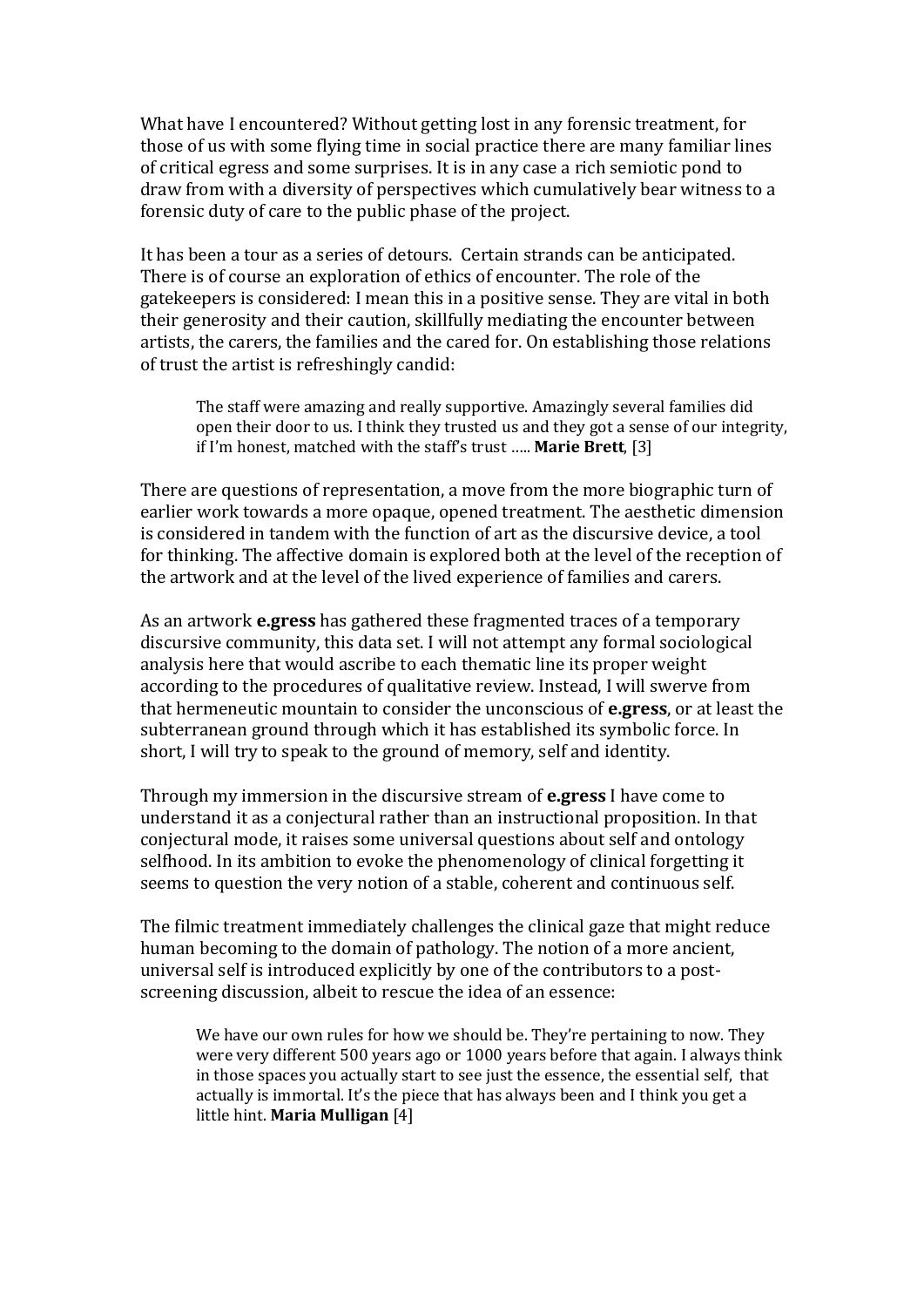While that glimpse of an essential self, a bedrock of identity is hinted at here, in other readings it disappears, giving way to a more fragmented and unstable self. one that brings us closer to the abyss of subjectivity:

Egress, by positioning the experience of dementia and the loss of memory in the way that it does, brings about a powerful and unsettling way of thinking about time, place and identity, where the notion of a stable reality and a single self, breaks apart'. **Ann Davoran**, [5]

This ambiguity between essence and fragmentation is captured hauntingly by the mirror scene towards the close of **e.gress**. We see a woman in dialogue with her own reflected image. It is the authority and precision of this auto-diagnostic moment that so powerfully interrupts and refuses any purely clinical reading of the scene, any reduction to the order of symptoms. On the contrary, her selfdiagnosis has such pragmatic and poetic force that it asserts itself over any external, clinical gaze. Somehow, along with the steely gazes of other figures in the film who meet the camera unflinchingly, the woman sorting identities between self and reflection has a distinct authority, an agency of her own.

Certainly in her choice of the mirror as a site of self-encounter it is hard to resist invoking the idea of a symbolic return to Jacques Lacan's famous mirror stage. Such a return is invoked explicitly during the post-viewing discussion in Limerick City Gallery:

I'll just reference a final moment, that's the mirror moment as I call it. This figure has an animated conversation with her own reflection. For me that was just so poignant because I was reminded of Lacan and the psychonalitic moment of the mirror stage where the infant typically at 6 months starts to recognise itself in the mirror. There's just this sort of inevitable cycle the moment you first recognise yourself, but when is the moment you last recognize yourself? Tracy Fahey,  $[6]$ 

## s

Doubtless this is a return with a pathos. Lacan has us forever in a state of recovery from the realisation that we are not co-extensive with the world. The mirror scene confronts us with the moment of a different ontological break: the between self and the apprehension of self.

For the moment let's be done with the clinical gaze. And let's suspend the pathos of that Lacanian return of the mirror stage. Instead, I will turn to a different mirror, one that shows up in a film by Samuel Beckett called *Film* [7]. If the figures of **e.gress** face the camera with an unflinching defiance, it is the sole objective of Beckett's leading man, played by Buster Keaton, to avoid its gaze. In the opening scene we see him making his way along a wall with back to camera. He ascends a stairs with the visible side of the face obscured by a cloth. He enters a room where all his movements are dictated by avoiding the line of sight of the camera. A mirror is identified as an immediate visibility risk. He covers it with a drape. At the risk of spoiling the plot, it's the camera that eventually undoes him.

While the figures depicted in **e.gress** have a very different relation to the camera, the woman's self-interrogation at the mirror is resonant with the existential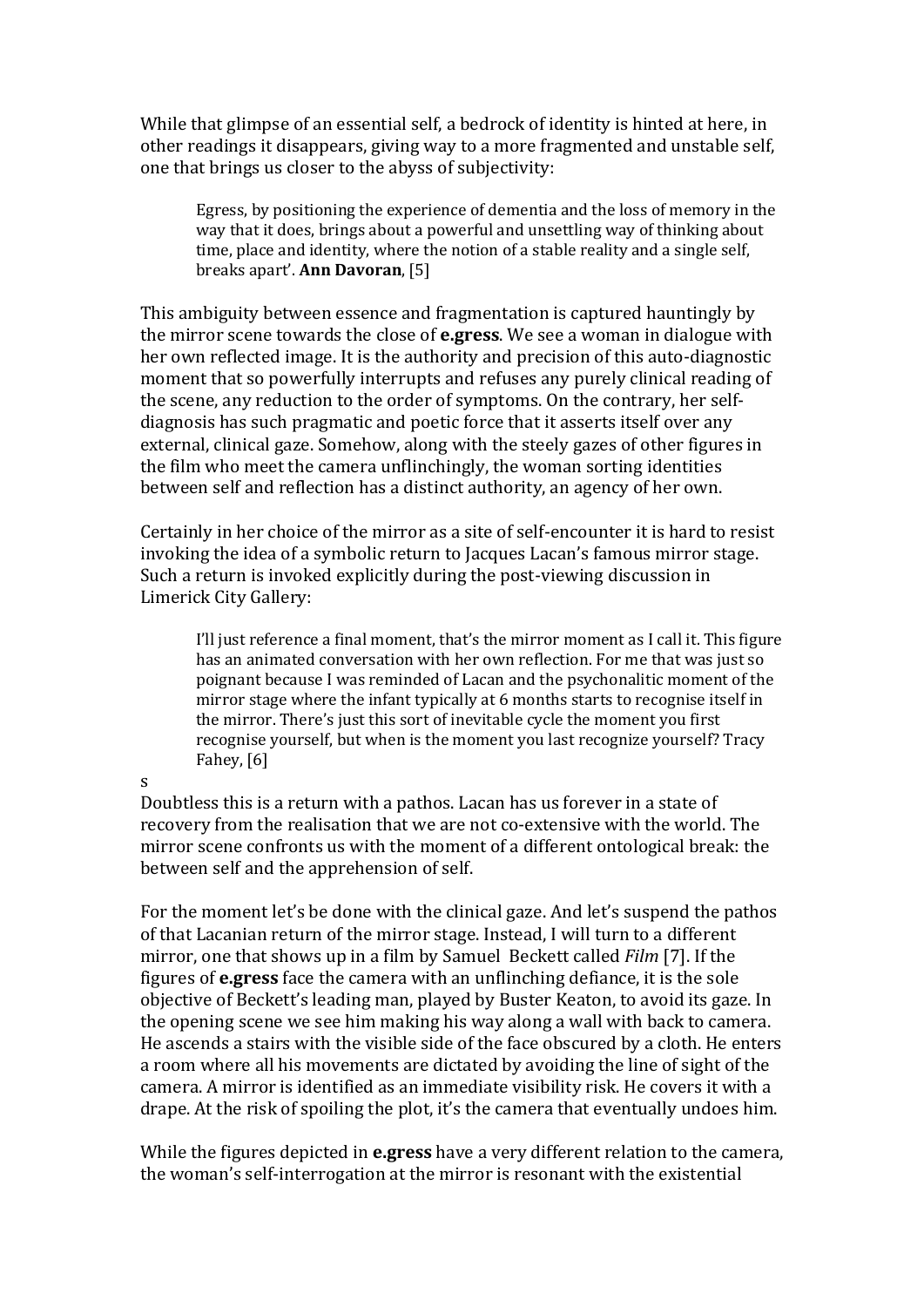sparseness of Beckett's essential question: *I said to myself, who else?* It is no doubt a great audacity to even suggest an essential question for Beckett but I do have some grounds, if not scholarly, for proposing it. Many years ago I had occasion to watch all of Beckett's dramatic work on film over a two-weeks period [8]. In the course of this condensed cinematic encounter I became aware of certain recurring phrases punctuating the work. And most persistent among them: *I said to myself, who else?* 

Perhaps it is this persistence of the 'I', the unrelenting inner dialogue that endures despite all, that's at the heart of Beckett's tragi-comic characters. Is this not precisely the dilemma of the woman in the mirror scene? At last a selfinterruption, a self-interrupted.

And here finally, we have arrived at the point of ideology: isn't it that unified self, as opposed to the fragmented self, that has been lost to us now? Has not *get your self together* become the quasi-spiritual imperative of the times we live in? At the same time, it is this unified, ontologically self-contained, atomized self that constitutes the ultimate ideological category. Surely the encounter between self and other is never an encounter between structurally closed, coherent selves. Isn't inter-subjectivity, as Hegel has suggested, always a risky brush with the abyss of subjectivity?

Maybe I speak for myself when I defend the existential validity of fragmentation. I am in favour of an ontology of fragmentation over the rational, consuming self. I am happy to leave the production of this rational, productive self and its techniques of self-optimising to the psychologists and their regimes of selfgovernance (*no more of that*). Rather like Gilles Deleuze's description of an artwork, I prefer a selfhood that does not depend on a single author, a more collective art of self-production:

Art is defined, then, as an impersonal process in which the work is composed somewhat like a *cairn*, with stones carried in by different voyagers and beings in becoming, (rather than ghosts) that may or may not depend on a single author'. Gilles Deleuze, [9]

I would rather join these ghosts who are not ghosts. But let's be clear. There is no intention to elevate the existential catastrophe of clinical forgetting to the status of any demonstrative philosophical condition. Far from it. I am instead embracing the invitation which **e.gress** has extended, as I have come to understand it, to consider the relationship between memory and self, between the narration of self and the loss of self. In all of this let us not forget that the production of self is a profoundly social affair. We exist in language, in a network of conversations. Furthermore, we sustain ourselves in the memories, the traces, the matrix of social narratives through which we are (re)membered. This bracketed (re)membered is employed deliberately here to make its double meaning explicit. Certainly remembering functions at the level of recollection. It is also implied in the sense of remembering as the process of recovery into human community through narrative rescue (*do you remember that time when*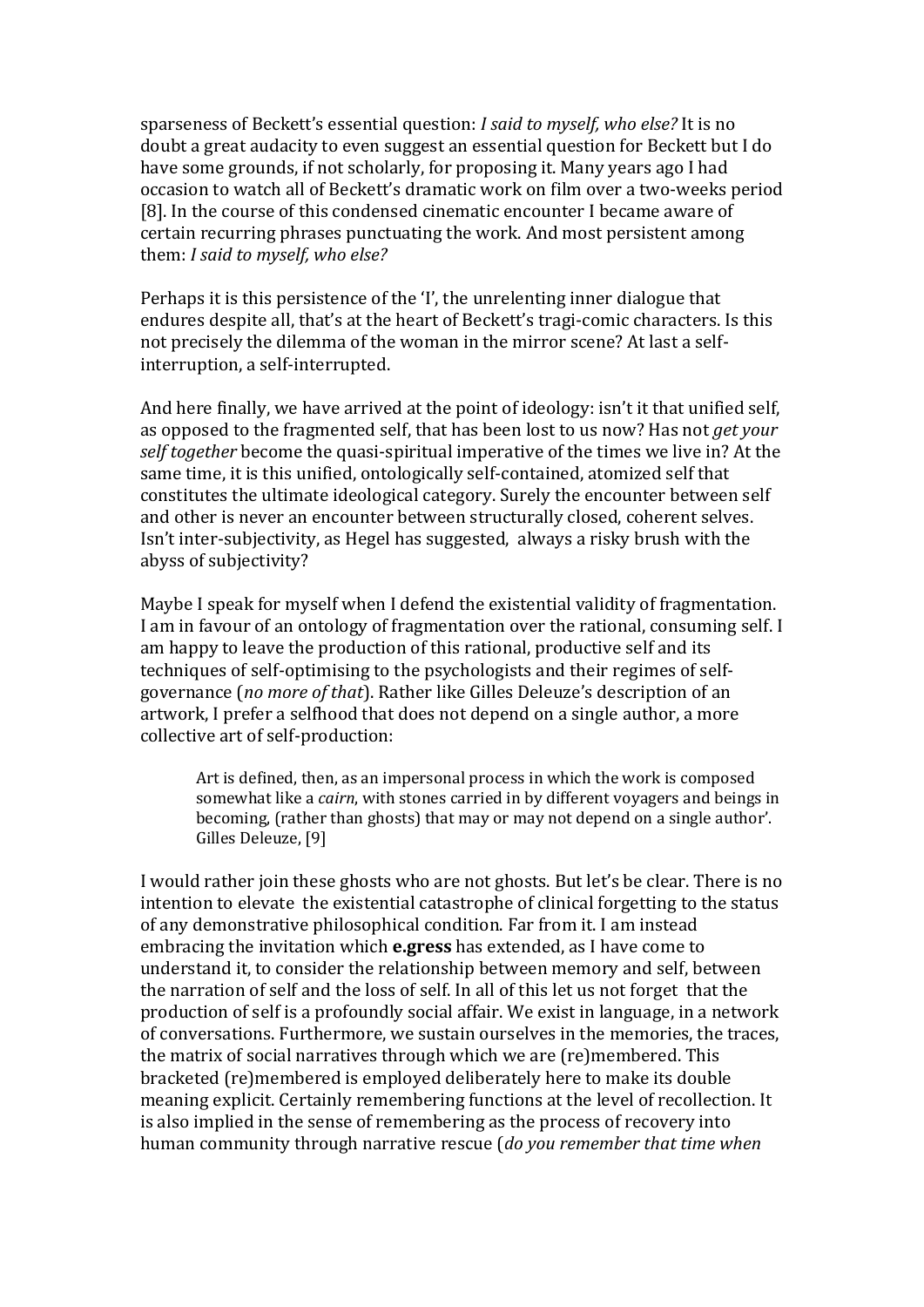*....*). This a social remembering, the process of recovering your place as a member of that community, your place in the network of conversations.

This collective mnemonic labour is an extra-clinical form of treatment. Certainly doctors treat patients. For filmmakers treatment is something else. They think of treatment according to stylistic forms of cinematic presentation. In filmic terms, **e.gress** has deployed a layered visual and acoustic treatment that, without telling us what to think of feel, has re-inserted clinical forgetting into the church of human experience.

Ciaran Smyth, Vagabond Reviews

July 2016